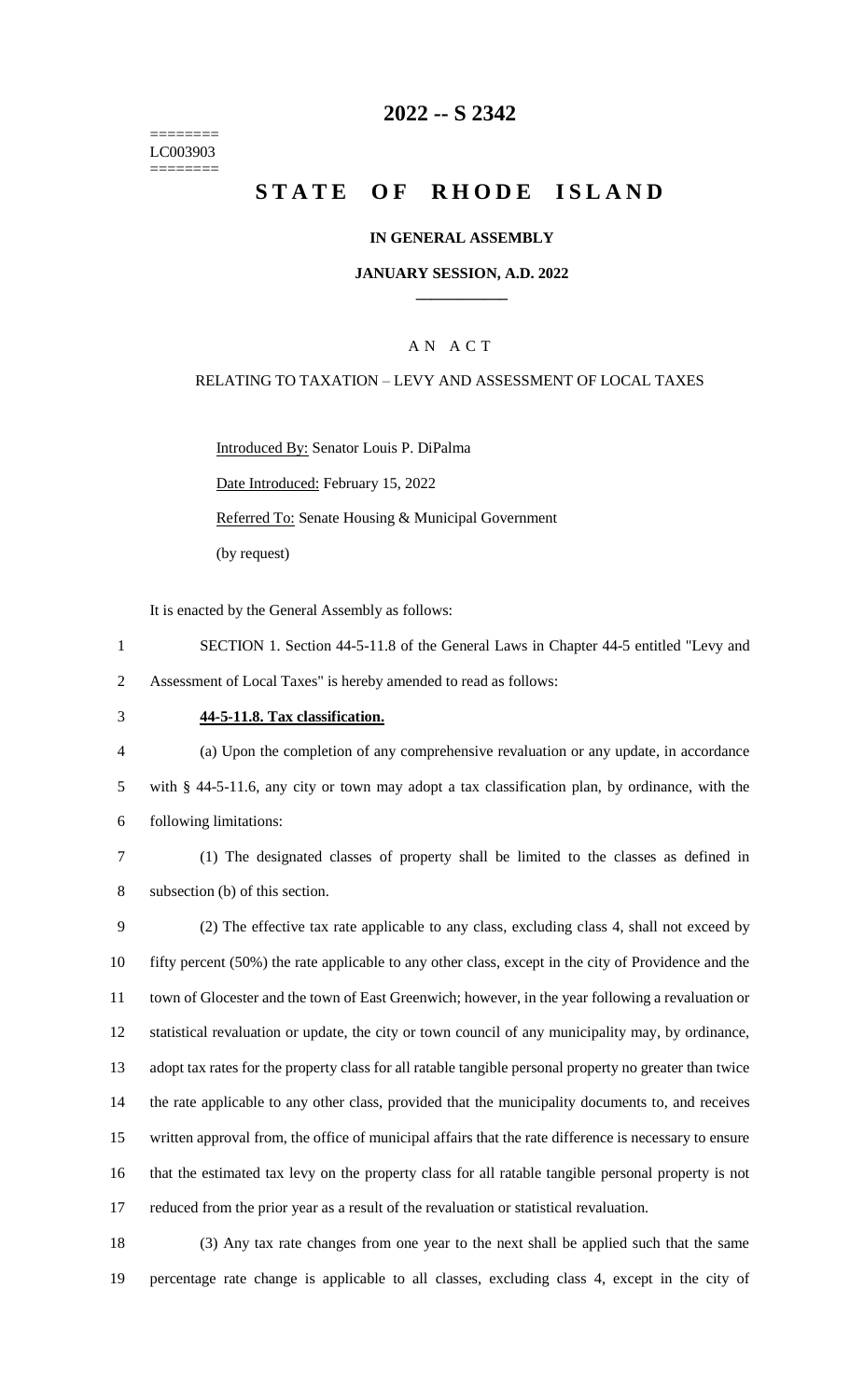Providence and the town of Glocester and the town of East Greenwich.

- (4) Notwithstanding subsections (a)(2) and (a)(3) of this section, the tax rates applicable to wholesale and retail inventory within Class 3 as defined in subsection (b) of this section are governed by § 44-3-29.1.
- (5) The tax rates applicable to motor vehicles within Class 4, as defined in subsection (b) of this section, are governed by § 44-34.1-1.
- 

 (6) The provisions of chapter 35 of this title relating to property tax and fiscal disclosure apply to the reporting of, and compliance with, these classification restrictions.

(b) Classes of Property.

 (1) Class 1: Residential real estate consisting of no more than five (5) dwelling units; land classified as open space; and dwellings on leased land including mobile homes. In the city of Providence, this class may also include residential properties containing partial commercial or business uses and residential real estate of more than five (5) dwelling units.

 (i) A homestead exemption provision is also authorized within this class; provided however, that the actual, effective rate applicable to property qualifying for this exemption shall be construed as the standard rate for this class against which the maximum rate applicable to another class shall be determined, except in the town of Glocester and the city of Providence.

 (ii) In lieu of a homestead exemption, any city or town may divide this class into non- owner and owner-occupied property and adopt separate tax rates in compliance with the within tax rate restrictions.

 (2) Class 2: Commercial and industrial real estate; residential properties containing partial commercial or business uses; and residential real estate of more than five (5) dwelling units. In the city of Providence, properties containing partial commercial or business uses and residential real estate of more than five (5) dwelling units may be included in Class 1.

(3) Class 3: All ratable, tangible personal property.

 (4) Class 4: Motor vehicles and trailers subject to the excise tax created by chapter 34 of 27 this title.

 (c) The city council of the city of Providence and the town council of the town of Glocester and the town council of the town of East Greenwich may, by ordinance, provide for, and adopt, a tax rate on various classes as they shall deem appropriate. Provided, that the tax rate for Class 2 shall not be more than two (2) times the tax rate of Class 1 and the tax rate applicable to Class 3 shall not exceed the tax rate of Class 1 by more than two hundred percent (200%). Glocester shall be able to establish homestead exemptions up to fifty percent (50%) of value and the calculation 34 provided in subsection  $(b)(1)(i)$  shall not be used in setting the differential tax rates.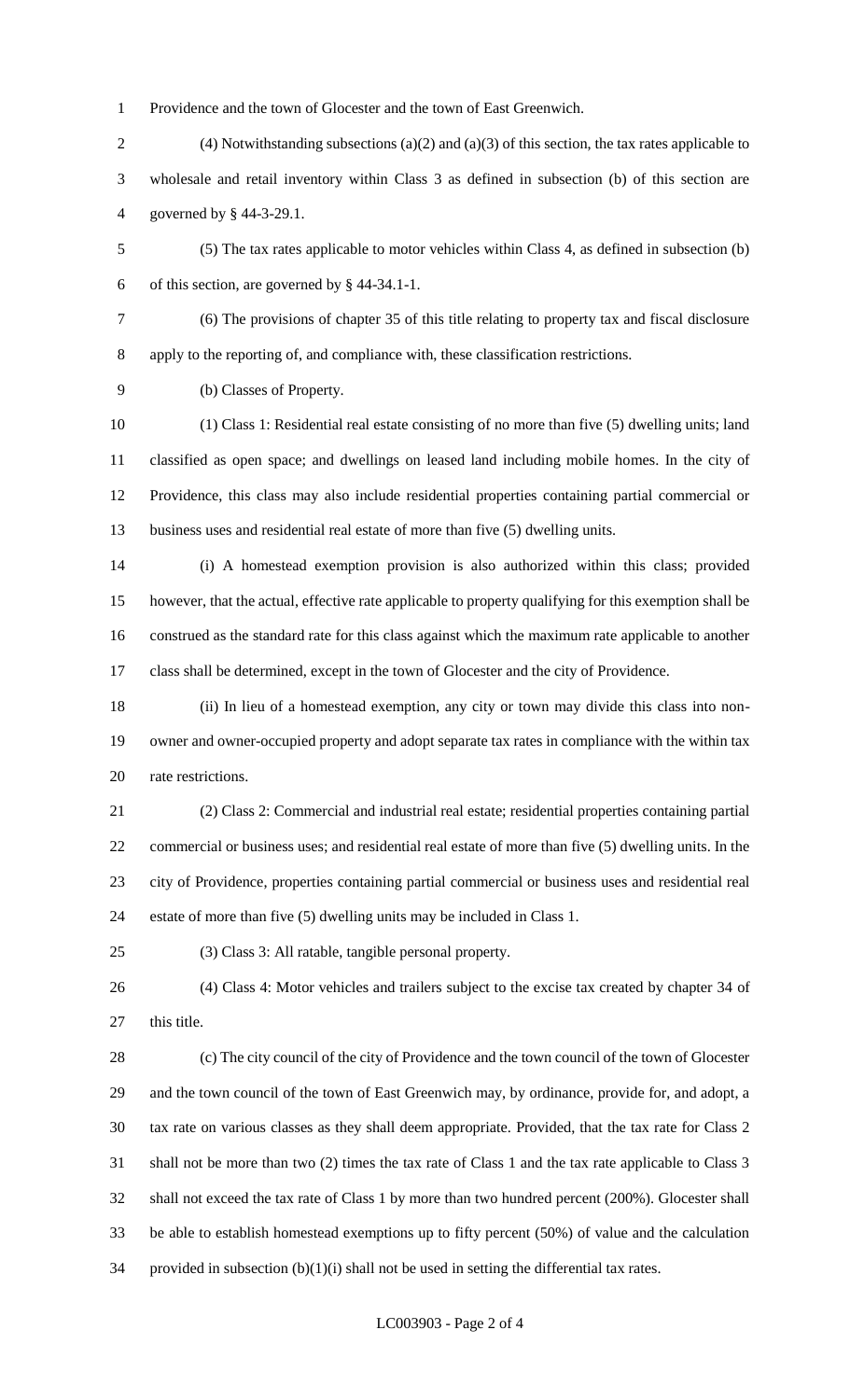(d) Notwithstanding the provisions of subsection (a) of this section, the town council of the town of Middletown may hereafter, by ordinance, adopt a tax classification plan in accordance with the provisions of subsections (a) and (b) of this section, to be applicable to taxes assessed on or after the assessment date of December 31, 2002.

 (e) Notwithstanding the provisions of subsection (a) of this section, the town council of the town of Little Compton may hereafter, by ordinance, adopt a tax classification plan in accordance with the provisions of subsections (a) and (b) of this section and the provisions of § 44-5-79, to be applicable to taxes assessed on or after the assessment date of December 31, 2004.

 (f) Notwithstanding the provisions of subsection (a) of this section, the town council of the town of Scituate may hereafter, by ordinance, change its tax assessment from fifty percent (50%) of value to one hundred percent (100%) of value on residential and commercial/industrial/mixed- use property, while tangible property is assessed at one hundred percent (100%) of cost, less depreciation; provided, however, the tax rate for Class 3 (tangible) property shall not exceed the 14 tax rate for Class 1 (residential) property by more than two hundred thirteen percent (213%). This provision shall apply whether or not the fiscal year is also a revaluation year.

 (g) Notwithstanding the provisions of subsections (a) and (b) of this section, the town council of the town of Coventry may hereafter, by ordinance, adopt a tax classification plan providing that Class 1, as set forth in subsection (b) "Classes of Property" of this section, may also include residential properties containing commercial or business uses, such ordinance to be applicable to taxes assessed on or after the assessment date of December 31, 2014.

 (h) Notwithstanding the provisions of subsection (a) of this section, the town council of the town of East Greenwich may hereafter, by ordinance, adopt a tax classification plan in accordance with the provisions of subsections (a) and (b) of this section, to be applicable to taxes assessed on or after the assessment date of December 31, 2018. Further, the East Greenwich town council may adopt, repeal, or modify that tax classification plan for any tax year thereafter, notwithstanding the provisions of subsection (a) of this section.

(i) Notwithstanding the provisions of subsection (a) of this section, the town council of the

28 town of Middletown may hereafter, by ordinance, adopt a tax classification plan in accordance with

29 the provisions of subsections (a) and (b) of this section, to be applicable to taxes assessed on or

- after the assessment date of December 31, 2022.
- SECTION 2. This act shall take effect upon passage.

======== LC003903 ========